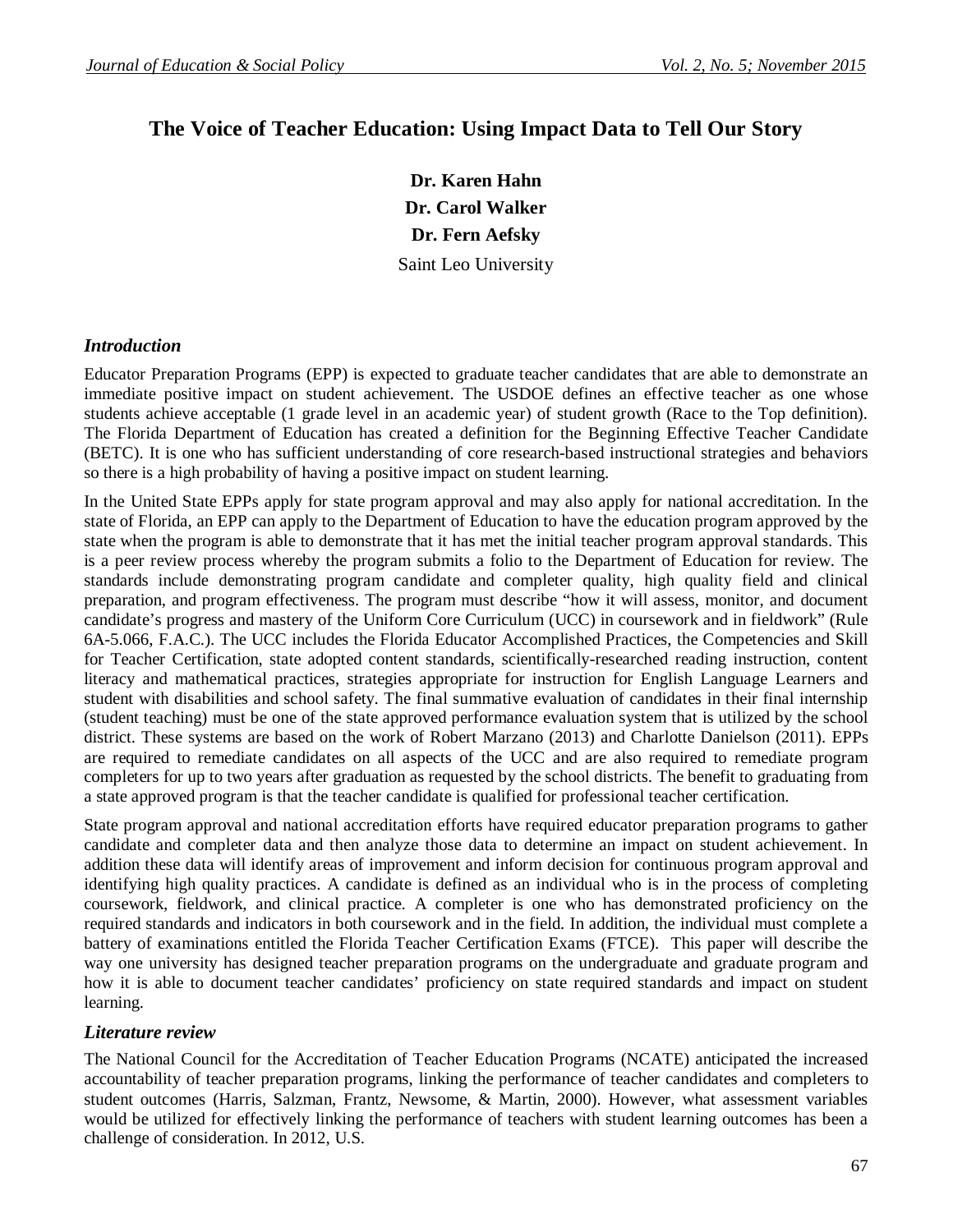Education Secretary, Arne Duncan, proposed regulations that would require each state to issue report cards for all teacher preparation programs at private and public universities that rated each program in four areas based on how teacher candidates performed after graduation (Layton, 2014). The rating variables included: if the teachers get jobs in their subject field; how long they stay in those jobs; and how their students perform on standardized tests measuring academic achievement. There was a significant reaction to the use of student achievement data as a measure of teacher preparatory programs proficiency, and concern that this variable would prevent graduates from working in poor communities across the country. The regulations were then revised, and final regulations are expected to be released in the fall of 2015.

Critical aspects in supporting accountability related to student outcomes in k-12 settings and teacher preparation programs are well documented in research. Researchers have identified the importance of connections between instructional practice and teacher preparation program components(Amrein-Beardsley, Barnett, Ganesh, & Tirupalavanum, 2013; Harris, Salzman, Frantz, Newsome & Martin, 2000;Sawchuck, 2015; Wilson, 2014).The alignment between core standards, program coursework and field experiences is extremely important in developing assessment of teacher preparation programs and student learning accountability measures.

Core standards, such as the UCC in Florida, embedded in course content; state standards (FEAPs) for effective teacher practice; field work experience and observation of those field work experiences link the importance of reflection and action that support teachers and students in the production of positive learning objectives and goals. Feedback to students in a variety of ways supports the growth of teachers' skills, impacts data collection and analysis, and further supports the goals of increased accountability.

Partnerships between regional school districts and teacher preparatory programs are important to insure that student learning standards are embedded in course content of the university programs. Practitioners use data to drive instructional changes in k-12 settings to improve student outcomes. Similarly, teacher training programs need to be accountable, using data to align course content, field work experiences and feedback to students to improve teacher practice.

Collaborative efforts between schools, school districts and teacher preparatory programs provide benefits to all stakeholders (Obrien, 2014). Teacher quality and student performance improves when shared competencies are communicated and focused upon.

The FLDOE requires communication between districts and university teacher prep programs, as some data indicators, student specific, must be obtained from the district where the graduate is working. Since there is no uniform data collection used for benchmark assessments in the 67 school districts in the state, building relationships through positive partnerships with districts is helpful. Teachers graduate and may be in any of those districts across the state, so it is important for component districts to have a clear understanding of the measureable outcomes required of university programs to report of program graduates.

### *Teacher Preparation Programs:*

The undergraduate teacher preparation Bachelor of Arts degree programs at the university include Elementary Education (grades K-6) and Middle Grades Education (grades  $5 - 9$  including concentrations in Science, Social Science, Mathematics, and English). The issue that makes the data delivery and collection a little more complex is the diversity of students and locations related to the program. The middle grades programs and the elementary program are offered at our main campus, located near Tampa, Florida and at nine other locations in northern and central Florida ranging from the Panhandle region to Jacksonville on the Atlantic and south to Ocala in the middle of the state.

Since programs are in a variety of locations, each location has an advisory council made up of local citizens and those professionals who interact with the K-12 educational environment. Meetings of these local subgroups are usually held once a year in the fall. Some meetings have a theme such as student test scores or new program requirements. The important feature of these meetings is the professional and community related feedback that is obtained at these meetings. The feedback and comments are used to improve programs in general or in specific locations. A larger, more diverse advisory committee meets once a year, usually in the spring, at the main campus to further filter concerns and focuses on directions and improvements for the programs.

The University offers a Master of Education program with a specialization in Exceptional Student Education and one in Reading. The Exceptional Student Education program can be an initial certification program or can be a new certification area for teachers with a professional certification. Reading is an advanced degree only.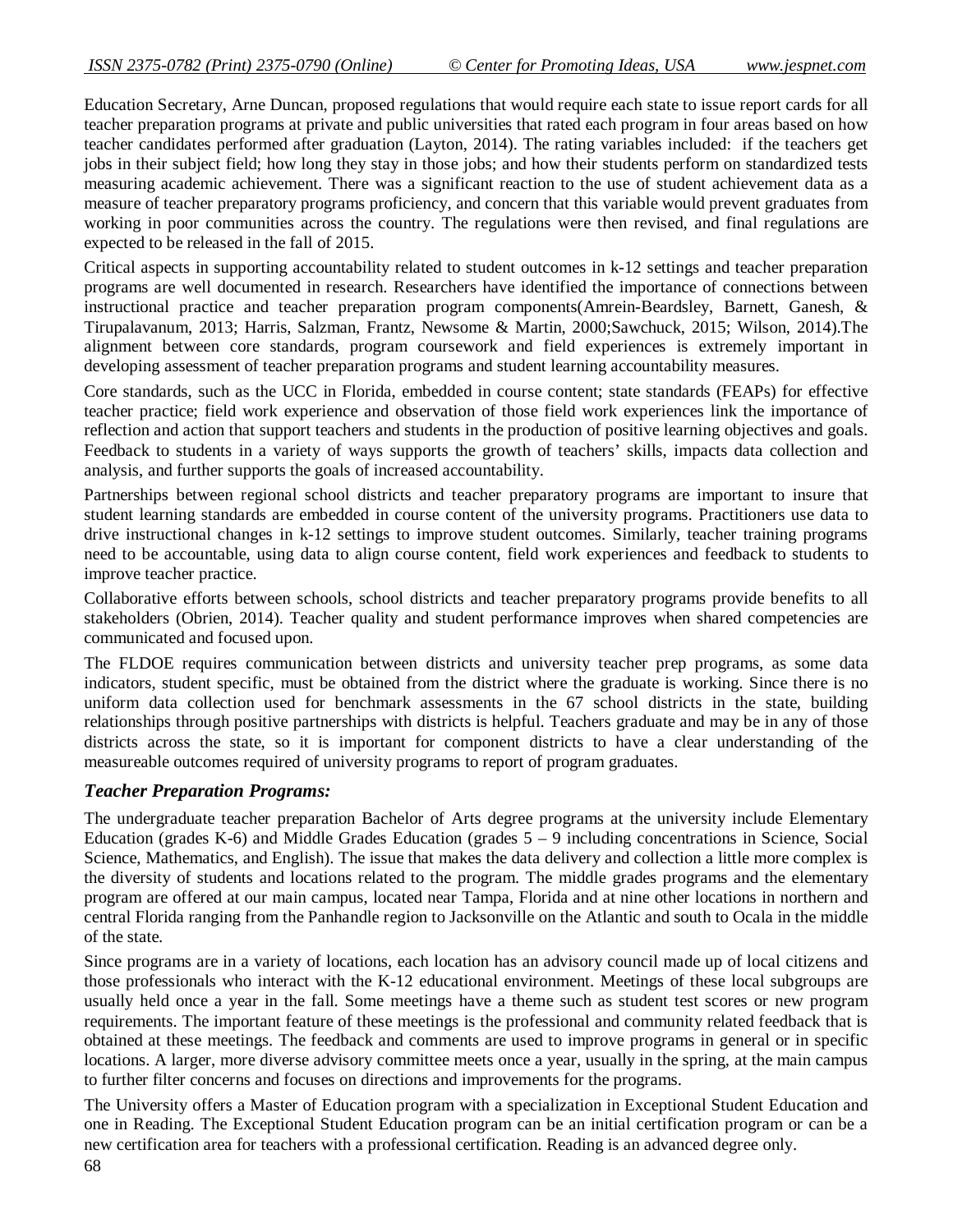All teachers in this program already possess a professional teaching certificate. The majority of candidates in the graduate program are teachers with professional certificates. The graduate programs are offered online only through the eCollege platform. The majority of courses are offered in an 8 week format. The practicum and internship courses are 16 weeks in length. Courses are interactive with synchronous and asynchronous instruction.

### *Teacher Candidate Requirements:*

During each semester, there are a variety of evaluative instruments that are used to inform and monitor programs, students, faculty, and curricula. These include syllabi checklist and monitoring; teacher candidate observations, critical task assessments, end of course evaluations, and faculty observations.

Each full-time faculty member in the education department is responsible for at least one education course. The course is developed by the full-time faculty member and a master syllabus is created for each course. There is a syllabus checklist that has been created to make sure all syllabi conform to specific guidelines and contact information related to state approval. All faculty and adjuncts who teach that course are required to use the master syllabus with changes only related to personal contact information and possibly additional assignments. All syllabi are collected at locations and/or university campus to ensure consistency of content and assessment. If there are questions, then the course instructor contacts the faculty member responsible for that specific course. The required state standards required by the Uniform Core Curriculum are embedded within the course syllabi to ensure that the content knowledge for the standards are taught within the courses. Critical tasks were designed to assess the standards. There are master matrices that document where standards are addressed and assessed within coursework and field experiences. The use of master syllabi ensures consistency in course delivery regardless of the platform or location.

Another critical part of each semester is the on-going data collection activities of the teacher candidates both in the field and in coursework. Candidates are assessed on the following standards: Florida Educator Accomplished Practices (FEAPS), Subject Area Standards (Elementary, Middle Grades, Reading and Exceptional Student Education), Reading Endorsement Competencies, and English Speakers of Other Languages standards (ESOL) in addition to the other aspects of the Uniform Core Curriculum. Teacher candidates are in a practicum class for each semester they are in the program with the final experience being student teaching. This is a 15 week, 40 hours a week experience where the students take full control of the learning environment. Students are observed in these experience with a standard lesson observation form and summative instrument that documents proficiency on the Florida Educator Accomplished Practices. The third practicum is where candidates demonstrate proficiency in the English Speak of Other Languages (ESOL) standards. Both the University Supervisor and the Cooperating Teacher observe and document proficiency on these required standards. Candidates in the final practicum, student teaching experience, are also assessed by the performance appraisal system utilized in the school district. For the majority of the students the Marzano or Danielson framework is used. The Department of Education has created a crosswalk of the Marzano and Danielson indicators and the Florida Educator Accomplished Practices. Candidates also demonstrate proficiency in the reading standards in this experience.

In-course assignments are tied to each of the standards and are assessed through critical tasks. There is a standardized scoring rubric for each assignment. Standards are assessed and reported into a data system that documents candidate proficiency on standards. Learning Outcome Manager (LOM) is the platform that is used to aggregate and disaggregate candidate performance on critical tasks and fieldwork. Candidates are rated on a scale of 0-4 with 0 being missing or not evident, 1 being novice, 2 is considered basic, 3 is proficient, and 4 is exceptional. Candidates are required to score at a proficient level. When a candidate is below proficient, the professor works to remediate the candidate. If the candidate is unable to score at a proficient level after remediation, the candidate fails the course and must retake it another semester. This system is used at the graduate and undergraduate level. Data is review by student and by program each semester by the program administrator and the data analyst. Yearly the data is reviewed by the entire faculty to look for patterns and trends for continuous improvement for the program.

Assessment of subject area competencies are assessed by a state administered examination. Score reports are sent to the University. Individual results are used to remediate students who do not attain a passing score. Results for each standard and indicator are reported by the department of education. The data is analyzed by the program administrator and the data analyst each semester and is reported by student and by program across all centers. Yearly the data is analyzed for patterns and trends to use for continuous program improvement.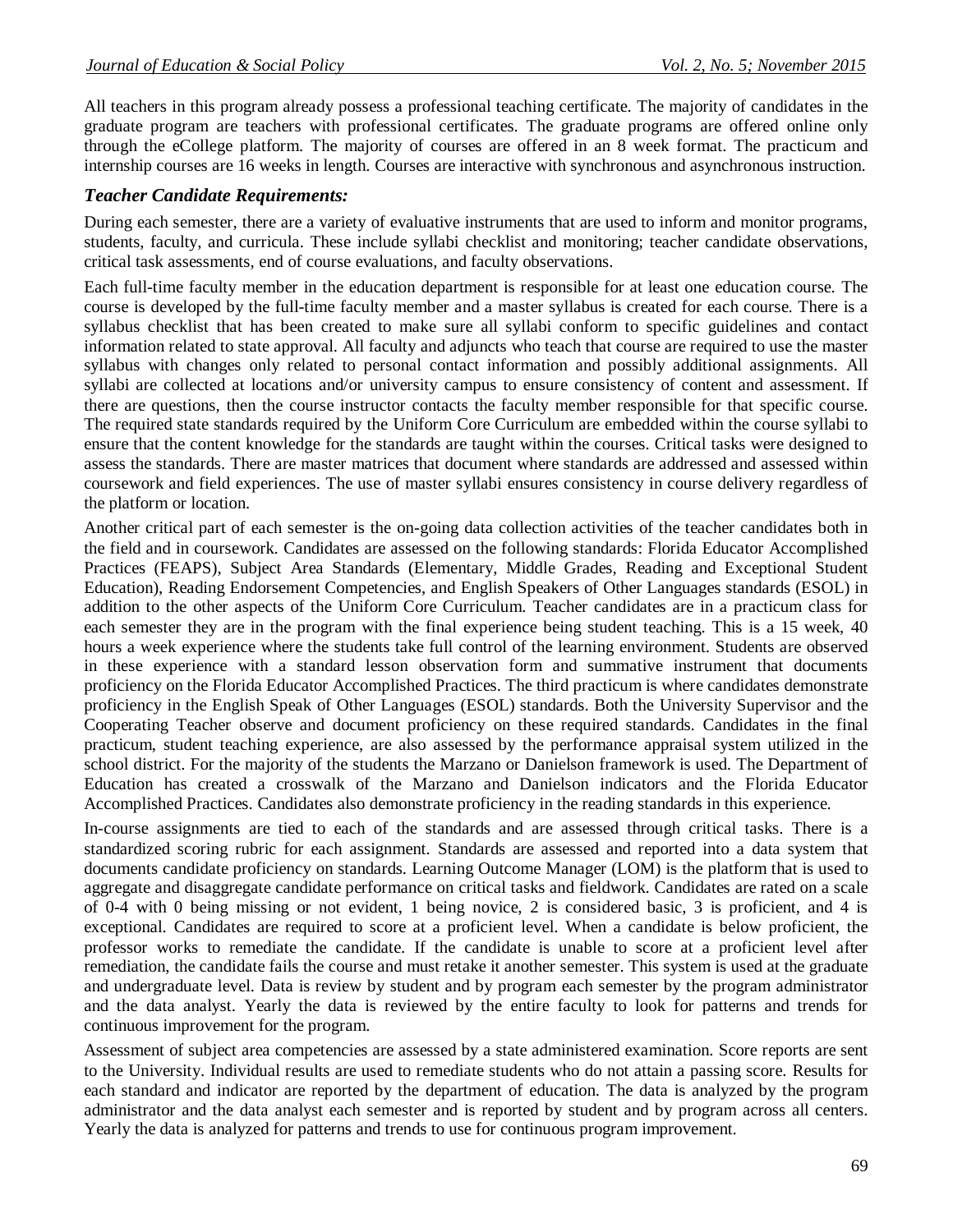### *Candidate Impact on Student Achievement:*

Teacher candidates are required to demonstrate an impact on student learning. Each program has the opportunity to define impact on student learning. The elementary and middle school program define impact as follows. Documentation of candidates' impact on K-12 student learning is collected and evaluated by the EDU 481 *Seminar: Final Internship* instructor during the final internship. Final interns are required to plan and implement a curriculum-appropriate mini-unit of instruction for their students with the guidance of their cooperating teacher. The final intern administers and evaluates the results of a suitable pre-assessment. A minimum of three lessons, each necessitating a detailed lesson plan, are developed and executed by the final intern. At the completion of instruction, the final intern administers and analyzes a post-assessment. Each intern creates a data chart based on the results of the pre- and post-assessments. The final intern reflects on the student learning that has taken place and prepares a two-page minimum narrative report which discusses K-12 students' mastery of the objective(s). Inclusion of student work samples is a requirement of this "Impact on Student Learning Project. Candidates are required to remediate students who do not show progress toward mastery between the pre- and post-tests. The assignment criteria require all candidates to successfully document impact on K-12 student learning in order to successfully complete this project and successfully completing this project is a requirement for successfully completing the final internship. ." If the candidate is not able to demonstrate an impact on student learning, the seminar instructor will remediate the candidate and the candidate will be required to repeat the process with new lessons and assessments.

Therefore, 100% of all candidates document an impact on K-12 student learning. Evidence is aggregated to the program level. Candidates in the Reading and Exceptional Student Education practicum course complete a comprehensive reading project demonstrating their impact on K-12 student learning. Candidates are required to work with a group of students with disabilities (SWD) during their practicum. The candidates administer reading assessment to their students at the beginning of the project to determine reading levels as well as proficiency in each strand (phonological awareness, phonics, fluency, vocabulary, and comprehension). Students have the freedom to choose the reading assessment for the strand that would be appropriate for their students, since candidates were assessing students in different grade levels. An assessment used with a Kindergarten student might be not appropriate for a high school student.

Instruction is planned and provided to address areas of identified concern. At the end of the 16 week practicum, the candidate reflects on student learning that has taken place, and prepares a narrative report identifying strengths and suggestions for growth or revision when working with SWD. Candidates administered assessments in each of the strands at the beginning of the practicum. The impact on student data is based on candidates' reflection and observation of K-12 student improvements. Data revealed that candidates demonstrated a positive impact in all six strands: oral language, phonological awareness, phonics, fluency, vocabulary, and comprehension.

Another element of this process is faculty observations. All faculty members (graduate and undergraduate) are required to be observed by their chair each year. During the first three years of employment, both the dean and the chair are required to observe. The observations last around one hour and usually take place at the beginning of the class period. Not only are full time faculty observed, but all new adjuncts are observed and continuing adjuncts are observed once every four years. All observations are recorded, sorted, and stored. Faculty who receive poor scores on observations are observed again and/or receive additional training related to inefficiencies. When adjuncts score low and do not show significant improvement, their course clearances are eliminated and they no longer teach in our programs.

### *Completer Impact Data:*

Program completers must also demonstrate impact on P-12 student learning based on student achievement data during the first year of teaching. This state of Florida provides a value added model score based on statewide assessment testing for teachers who teach infield and teach in a grade that is tested with the assessment test. This score indicates the impact of the teacher on the student's performance on the assessment test. It is expected that the student will have one year of growth over last year. This score considers many factors and determines if the teacher had an impact on the score. A score of 0 indicates that the student performed as would be expected so the teacher did not have an impact. A score above 0 indicates the teacher had a positive impact on student learning. A negative score would indicate the teacher had a deleterious impact on student' learning. These results are provided to the university by the Department of Education. Limited data has been reported over the past two years.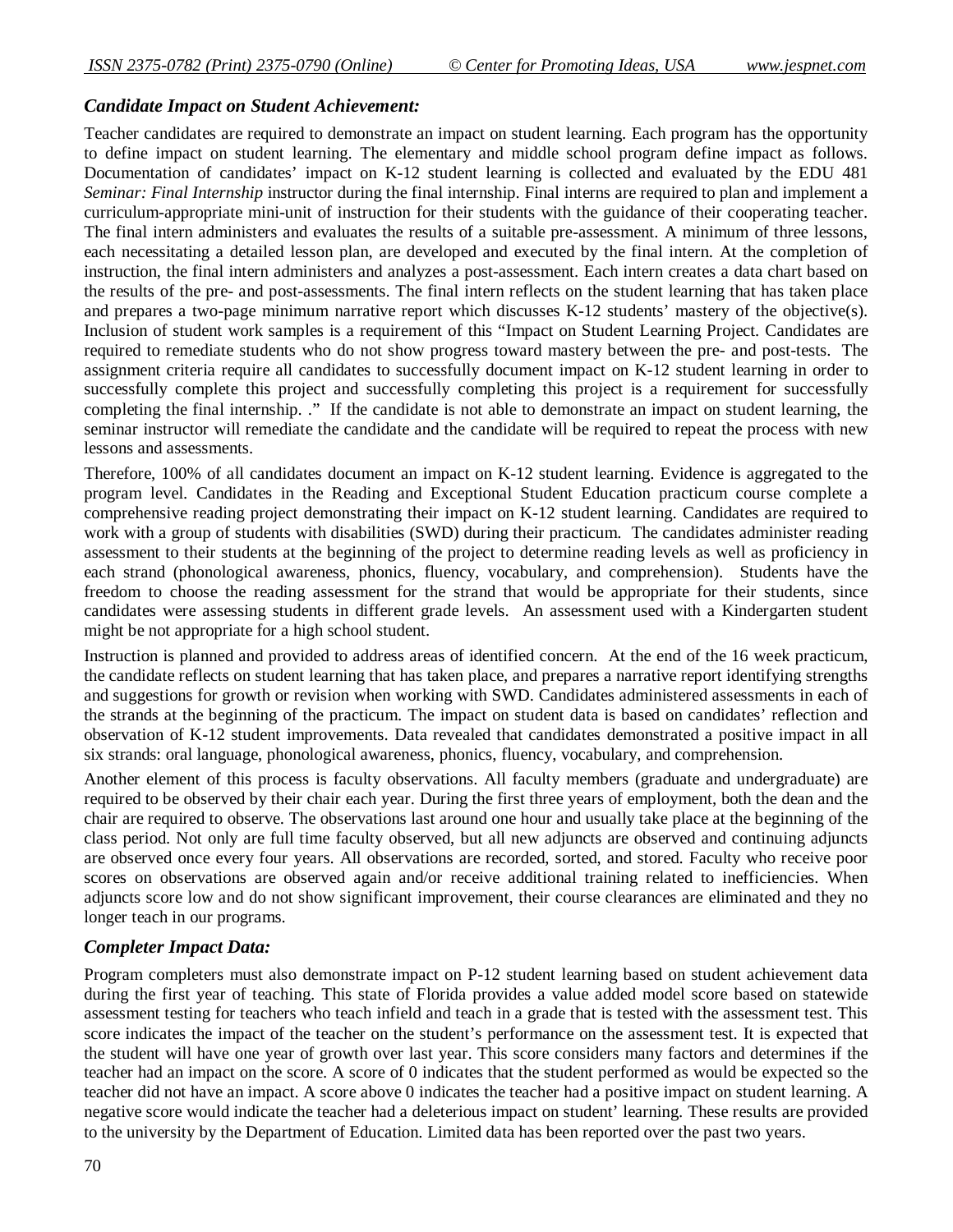There are little difference among the scores so it is difficult to use these data for continuous program improvement. The University is setting up partnerships with the districts where the program completers are teaching to gather student data on benchmark testing. Benchmark testing is done a minimum of three times a year to determine students' needs on the required K-12 Florida standards. Because this testing occurs over time, it is expected that this would be a better measure of teacher impact. The statewide assessment is completed by students each spring.

## *End of Course Evaluations:*

All courses at the university require a student end of course evaluation. These are distributed in paper form to students during their final class of the term. These evaluation forms are collected, sealed and directed to the Office of Assessment where they are recorded and summarized. By the middle of the next term, faculty members receive their end of course evaluation from the previous term. The Dean and the department chair also receive these reports. With the reports sent to the administrators, an analysis is included that calculates the grade distributions in the courses as well as the students' evaluation of the professor.

### *Survey data:*

Graduating students at all locations are surveyed for their comments and scoring of their educational experiences as well as for their suggestions leading to program improvement. This data has been extremely valuable. For example, for several years, students indicated that they did not feel accomplished or comfortable in using instructional technology. The university and the department wrote grants, received funds and established two 21<sup>st</sup> Century Classrooms with the technology common in K-12 schools today and in the future. The classrooms are equipped with IPads, IPods, Smartboards, clickers, and a variety of other hardware and software to improve learning. Students are not the only ones who have benefited from this initiative. This past summer, teachers in local school districts where invited to attend a summer seminar that showed them how to use the latest technology for instruction.

After students are hired, principals are surveyed regarding our students and their performance in the classroom in relation to the Uniform Core Curriculum. Principals rate our students in comparison with other teachers in the school. If our students do not rate successfully, then the university is responsible for remediating the student and bringing him/her up to the standards expected by the principal. We have never had to remediate a graduate, but a plan is in place if we were called upon to do so. Our students are successful teachers and we are very proud of their accomplishments in the workplace.

The Department of Education will be implementing six key metrics to create the Annual Program Performance Report (APPR) which will measure the effectiveness of Educator Preparation Programs in the state. The metrics are: placement of completer in a public or private Florida school, retention rate of program completers, student learning growth of PK-12 students performance on statewide assessments, student performance by subgroups (White, African American, Hispanic, Asian, Native American, free/reduced lunch, student with disabilities, and English Language Learners), results of completer's performance evaluation, and an increase in the number of completers in critical shortage areas (bonus only). The scores achieved on the APPR will contribute 50% to the overall continued approval process. These metrics are required in Florida statute and state board rule.

How is all this data used to make decisions? One university in the state reported that it felt like they were drowning in a sea of data. Individual data elements were given to department chair and program administrators to review. It was expected that they would share the results with the faculty. This led to fragmented decision making. The faculty was being reactive instead of practice based on the most recent data presented to them. The University hired a data analyst who initially worked with the Associate Dean responsible for program approval to develop systems to collect the required data. This individual created an annual program data report of all data collected over a three year period. The data included but was not limited to: number of students admitted, enrolled and completed, status of students admitted with a waiver, graduation rate, results of the Florida Teacher Certification Examinations reported to the indicator level, impact data, employment data, Value added model (VAM) data, and survey data. This data is reported on a program level. A new process is in development whereby the analyst tracks the progress of individual students in each program using these data and continues to track their success after completion into the field. The fields added include VAM data as a teacher, impact data as a teacher, and annual performance evaluation rating. These data are reviewed annually to look for patterns and trends over time to support continuous program approval.